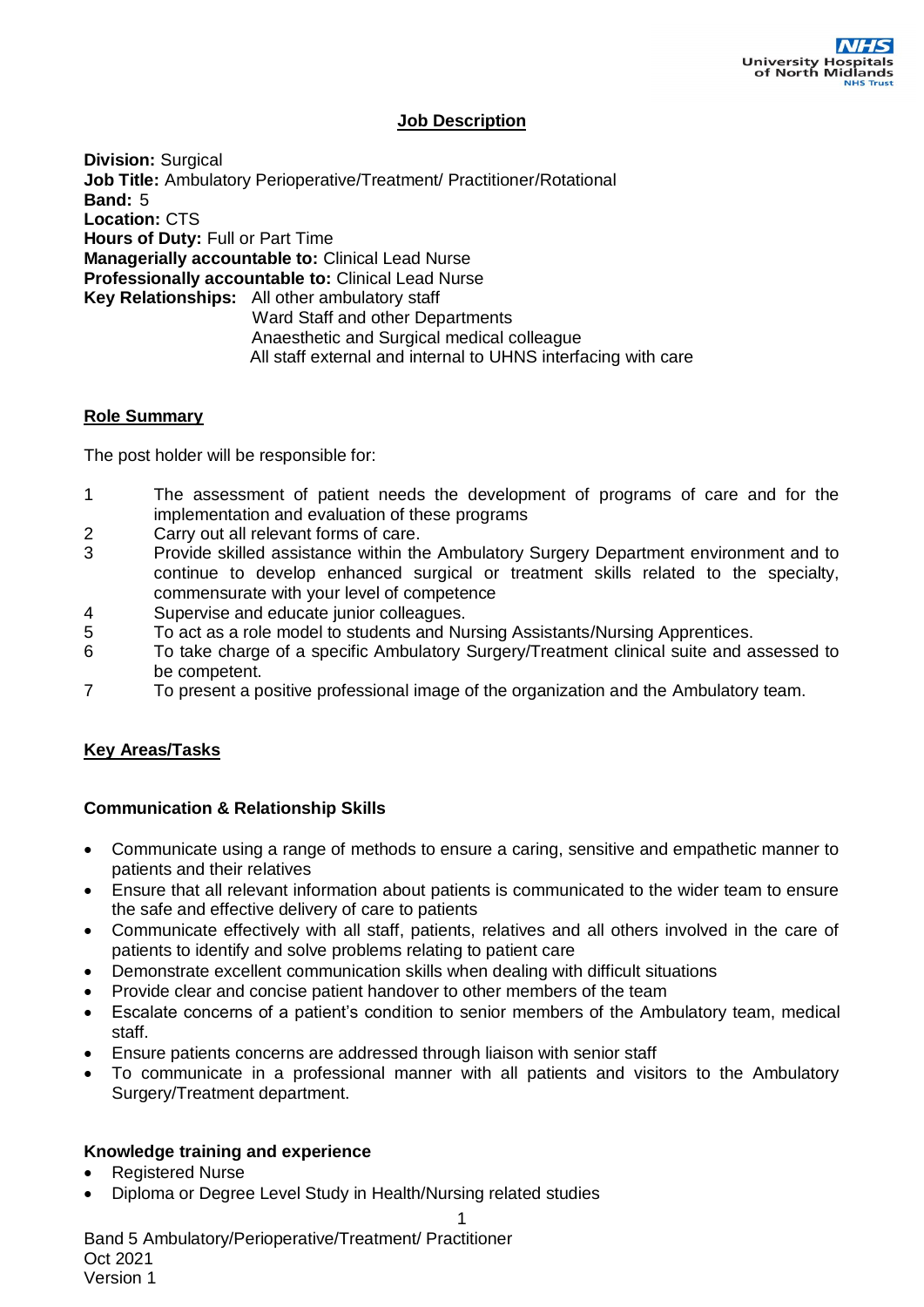## **Analytical & Judgemental Skills**

 Can assess a patient, with acute and complex health needs and identify a plan of care to meet those needs recognising the need for skilled medical or senior review of patients as required.

## **Planning and Organisational Skills**

- On a rostered duty can organise own workload and can delegate and supervise other members of the team
- Can prioritise workload to manage the care for a group of patients
- Undertake enhanced practitioner skills including investigations, scrub/circulating/ treatment or recovery duties as required with the Ambulatory Surgery/Treatment clinical suite
- When rostered to be in charge take action to ensure safe staffing levels on each shift
- Rotate within the Ambulatory Surgery/Treatment clinical suite as required, to meet the needs of the service and fulfill professional educational needs
- Undertake appropriate checks of equipment and environment within a designated area
- Demonstrate an understanding of the different types of equipment in use and ensure that all junior colleagues are familiar with specialty specific equipment as per Directorate and Trust policies including the checking and reporting of faults
- Ensure the safe admission and discharge/handover of patients from a designated area liaising with other staff and agencies to ensure continuity of care
- Carry out all relevant forms of peri-operative care in line with Trust guidelines, policies and procedures
- Instigate and participate in the development, maintenance and evaluation of care standards within the unit and Directorate
- Ensure the highest standards of professional behavior and presentation of self and others within the clinical team
- To ensure that all activities in the designated area are in keeping with the Nursing & Midwifery Council's Code of Professional Conduct and Health Professional Council. Reflecting an attitude and appearance that benefits the Trust
- Deliver patient care in accordance with recognized standards of research based clinical practice
- Reflect on clinical practice in order to evaluate and maintain high standards of patient care
- Undertake any other duties as requested by the Clinical Lead Nurse in your area of work
- Work autonomously, Required to act independently within the appropriate guidelines, deciding when it is necessary to refer to their manager
- Take charge of a Ambulatory Surgery/Treatment clinical suite/ unit on a shift basis
- Assist the senior team with the management of the Ambulatory Surgery/Treatment clinical suite , including the supervision of junior staff
- Supervise the professional work of junior members of the Ambulatory Surgery/Treatment clinical suite team
- Highlight to senior colleagues any shortfalls in resources.
- Highlight to senior colleagues any waiting list problems
- Highlight any potential for cancellations early in the workflow and maximize opportunity to avoid cancellations

## **Physical Skills**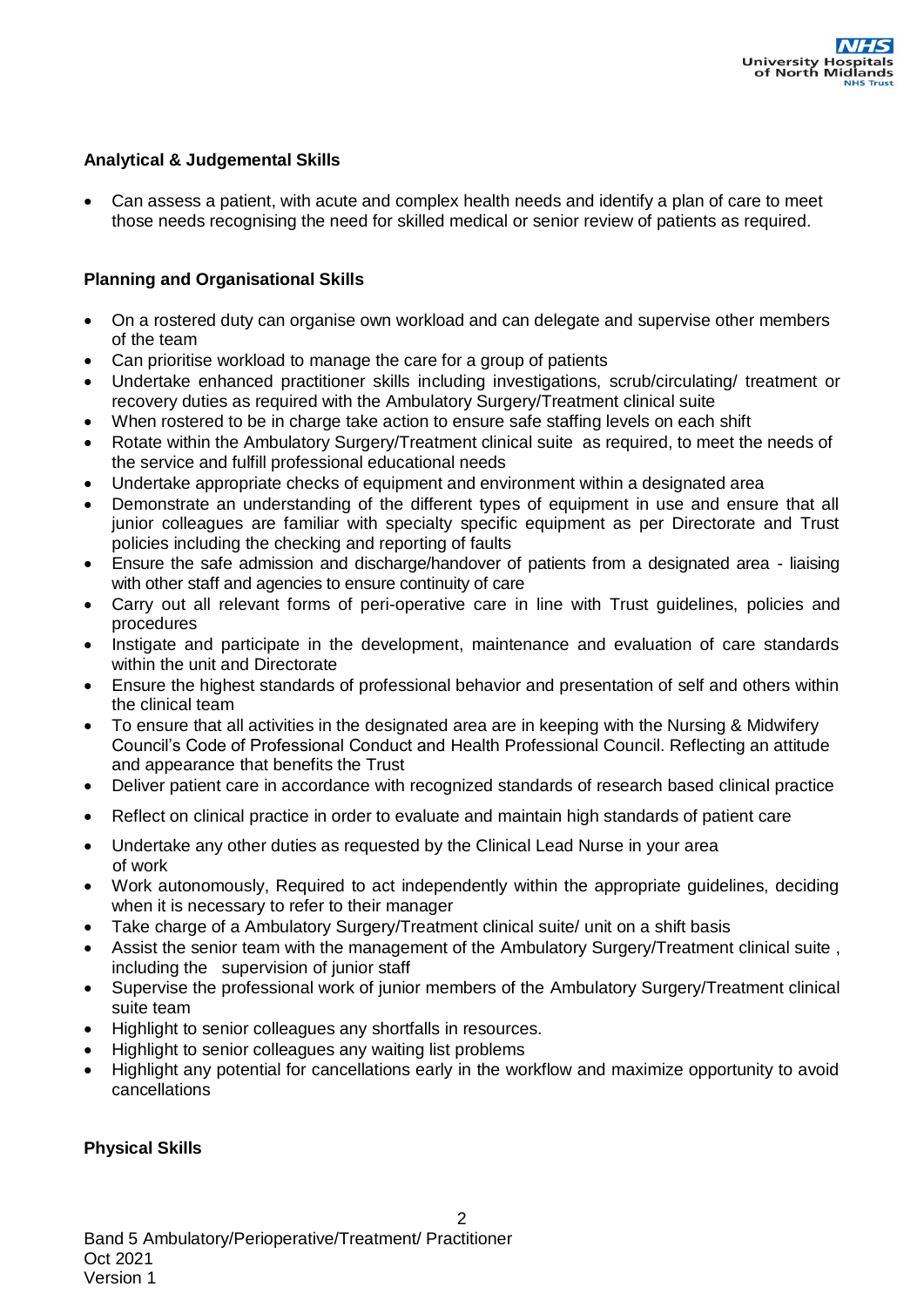To have digital dexterity to manage fine movements regarding treatments and equipment such as disinfection, scanners, flow machines, medication administration and clinical procedures.

## **Responsibility for patient /client care**

- Be responsible for the assessment needs, development, implementation and evaluation of programs of care within a designated area in line with Nursing and Midwifery Council (NMC) code of Professional Conduct and reflect the Trust's policies, procedures, standards and guidelines
- Undertake the care of all patients who are admitted to the Ambulatory Surgery/Treatment clinical suite and in outlying departments as required
- Ensure the delivery of holistic patient care recognizing the individual needs of patients
- Ensure the rights, dignity, privacy and confidentiality of patients are protected to comply with national standards and guidelines, acting as patients advocate as appropriate.

## **Responsibility for Policy/Service Development**

 To have a working knowledge of the policies and procedures of the University Hospital of North Midlands and an ability to perform against those policies

## **Responsibility for Financial and Physical Resources**

- Responsible for the security, proper and safe use of all Trust equipment
- To be responsible for the maintenance of equipment within the ward or department with regular checking of all equipment and ensuring that repairs are performed as soon as possible
- Assist in the management of resources by participating in the selection, ordering and monitoring of departmental stock items, keeping within the financial constraints of the allocated budget
- To ensure the safe keeping of patients property and valuables in line with Trust Policy
- Follow agreed policy for accepting gifts, donations and proceeds of fund raising activities as laid down in Standing Financial Instructions

## **Responsibility for Human Resources**

- Participate in clinical supervision and reflective practice
- Participate in teaching and supervision of student nurses to basic and post basic learners, clinical support workers, and any other learners within the department
- As a shift leader provide support, supervision and direction to clinical colleagues by acting as a professional, credible role model.

## **Personal/Professional Development**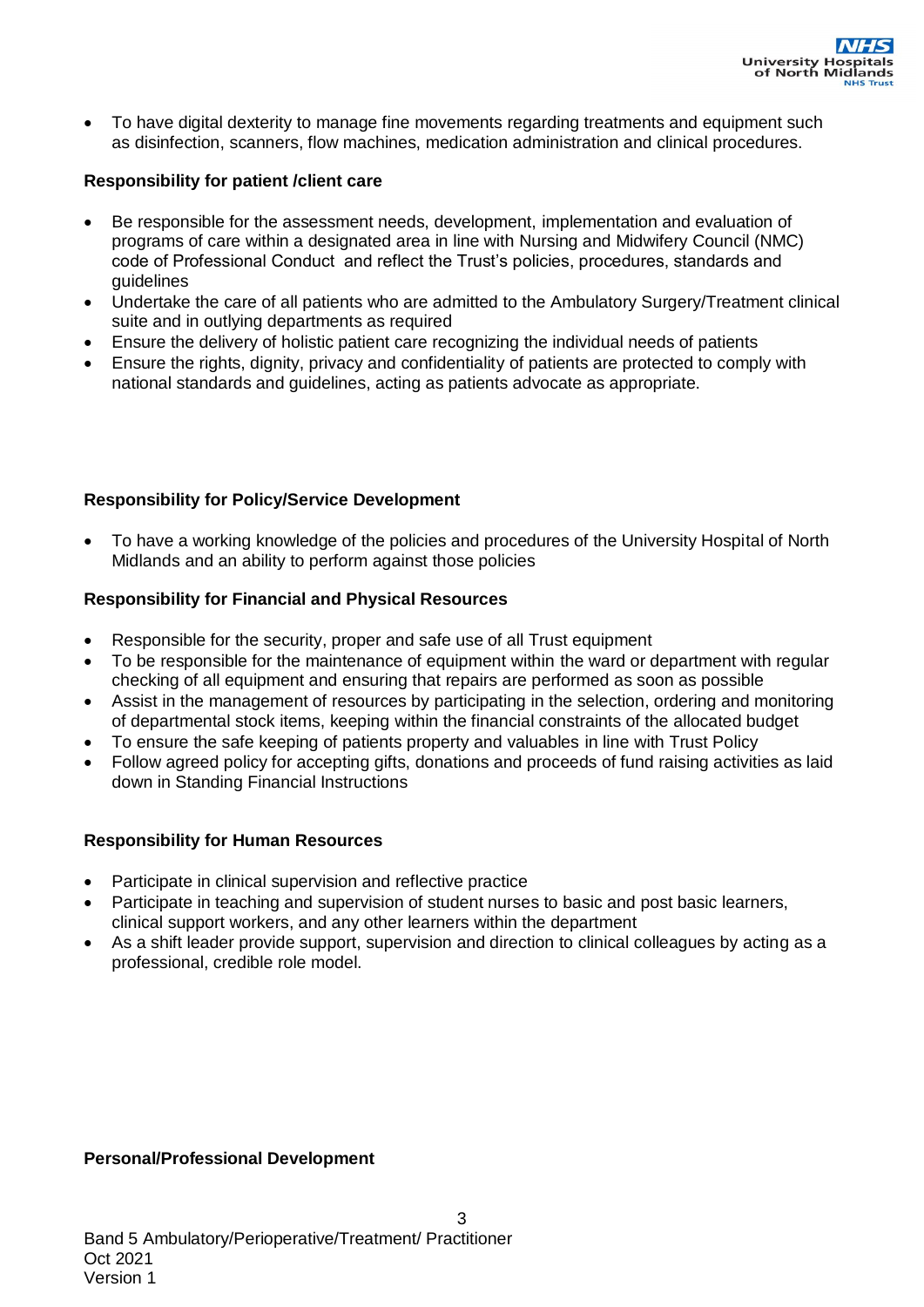

- To take every reasonable opportunity to maintain and improve your professional knowledge and competence
- To participate in personal objective setting and review, including the creation of a personal development plan and the Trust's appraisal process.

### **Values & Promises**

We have four core values and promises that were co-created by our staff, patients and carers.

#### **Together**



- We are a Team I will be considerate, help others to achieve our goals and support others to make positive changes
- We are Appreciative I will acknowledge and thank people for their efforts and contributions
- We are Inclusive I will be open and honest, welcome people's views and opinions and involve people in decisions that affect them

### **Compassion**

- We are Supportive I will be empathetic and reassuring. I will support and encourage people when they need it
- We are Respectful I will treat people fairly, with respect and dignity, protect their privacy and help them to feel comfortable
- We are Friendly I will be welcoming and approachable. I will make eye contact, say hello and introduce myself #hellomyname is

#### **Safe**

- We Communicate Well I will explain clearly, share relevant and timely information and keep people updated
- We are Organised I will plan ahead, manage my time well and be prompt in what I do
- We Speak Up I will contribute to ensuring healthy and constructive feedback for all so we can feel safe to challenge inappropriate care and behaviour and promote our values

#### **Improving**

- We Listen I will welcome people's views and ideas, invite people to ask questions and share their opinions and respond to what I hear
- We Learn I will share best practice, celebrate good performance and support others to use their skills, learn and grow
- We Take Responsibility I will have a positive attitude, act and encourage people to take the initiative and make improvements

## **Health and Safety**

To take reasonable care for your own Health and Safety and that of any other person who may be affected by your acts or omissions at work.

To co-operate with University Hospitals of North Midlands (NHS) Trust in ensuring that statutory regulations, codes of practice, local policies and departmental health and safety rules are adhered to.

4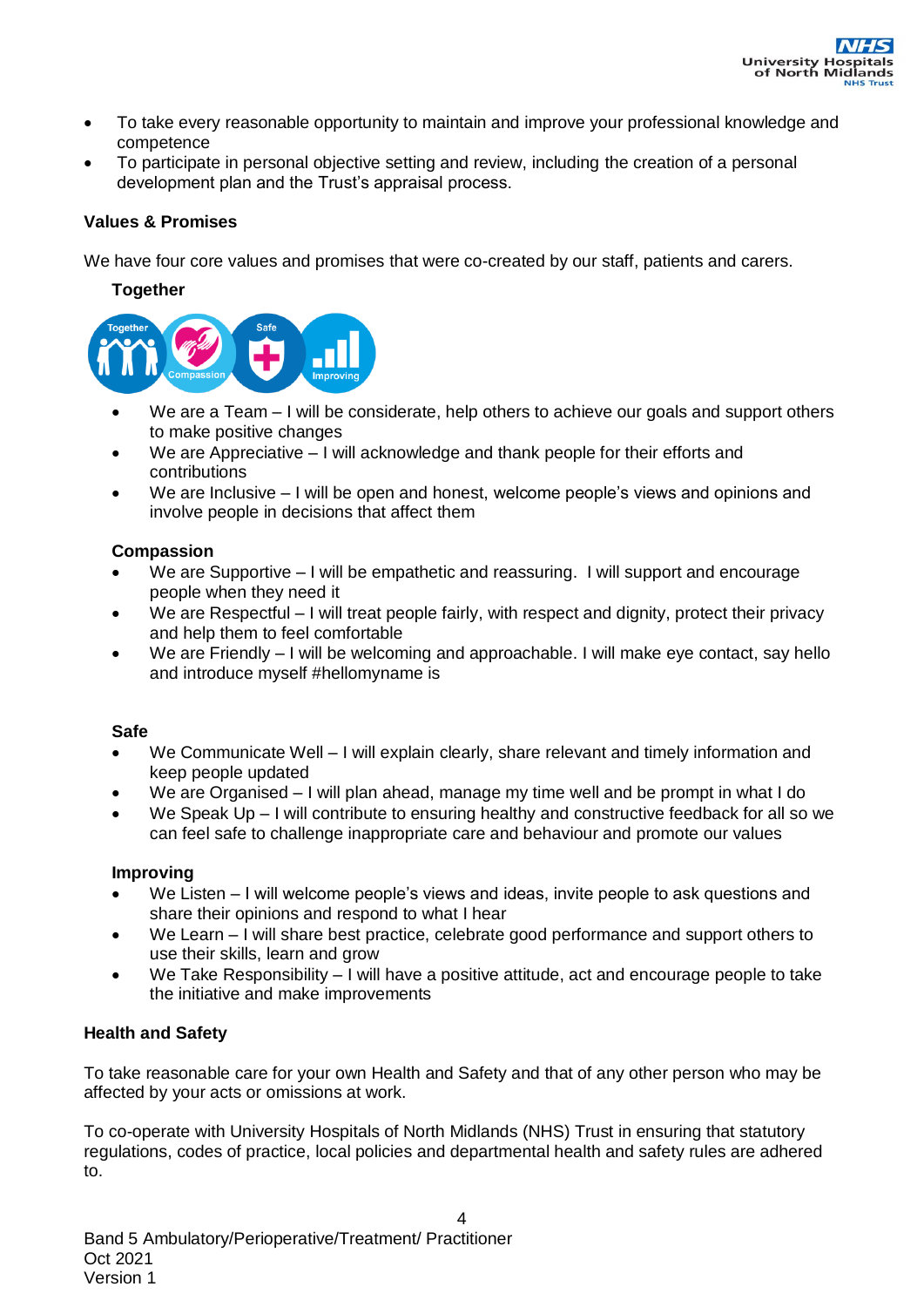To comply and adhere to individual and role specific responsibilities as stated in the Trust Health and Safety Policy (HS01) and all other Health and Safety related policies.

## **Equality and Diversity**

UHNM is committed to the implementation of the Equality, Diversity and Inclusion Policy which ensures equal opportunities for all. UHNM is also committed to embracing diversity and eliminating discrimination in both its role as an employer and as a provider of services. It aims to create a culture that respects and values each other's differences, promotes dignity, equality and diversity and encourages individuals to develop and maximise their potential. All staff are required to observe this policy in their behaviour to other workers and patients/service users

## **Infection Prevention**

Infection Prevention is the obligation of every employee both clinical and non-clinical at the University Hospitals North Midlands NHS Trust. Driving down healthcare associated infection is everyone's responsibility and all staff are required to adhere to the Trust's Infection Prevention policy

All staff employed by the UHNM Trust have the following responsibilities:

## **Trust Dress Code**

- Trust approved uniform/dress code must be adhered to
- When in clinical areas **all** staff must be bare below the elbow, without wrist watches, stoned rings, wrist jewellery, false nails, nail polish or plaster casts
- No personal bags to be worn during clinical duties

### **Hand Hygiene**

Decontaminate your hands as the per 'The five moments of hand hygiene'

#### **Own Practice**

- Lead by example
- Encourage and praise good practice
- Be prepared to accept advice about your own practice

#### **Decontamination**

- Ensure that equipment you have been using or about to use has been decontaminated effectively
- Ensure that you are aware of the Trust approved cleaning products, and follow a safe system of works

#### **Trust Policies**

 Ensure that you know and strictly follow relevant Infection Prevention policies for your role and apply standard precautions at all times, which is available in the Infection Prevention Manual on the UHNM intranet

## **Data Protection Act, General Data Protection Regulation (GDPR) and the NHS Code of Confidentiality**

All staff are responsible for ensuring they are familiar with and adhere to the Trust's policies, procedures and guidelines with regards to the Data Protection Act, General Data Protection Regulation (GDPR) and the NHS Code of Confidentiality. This includes confidentiality, information security, cyber security, secondary use and management of records.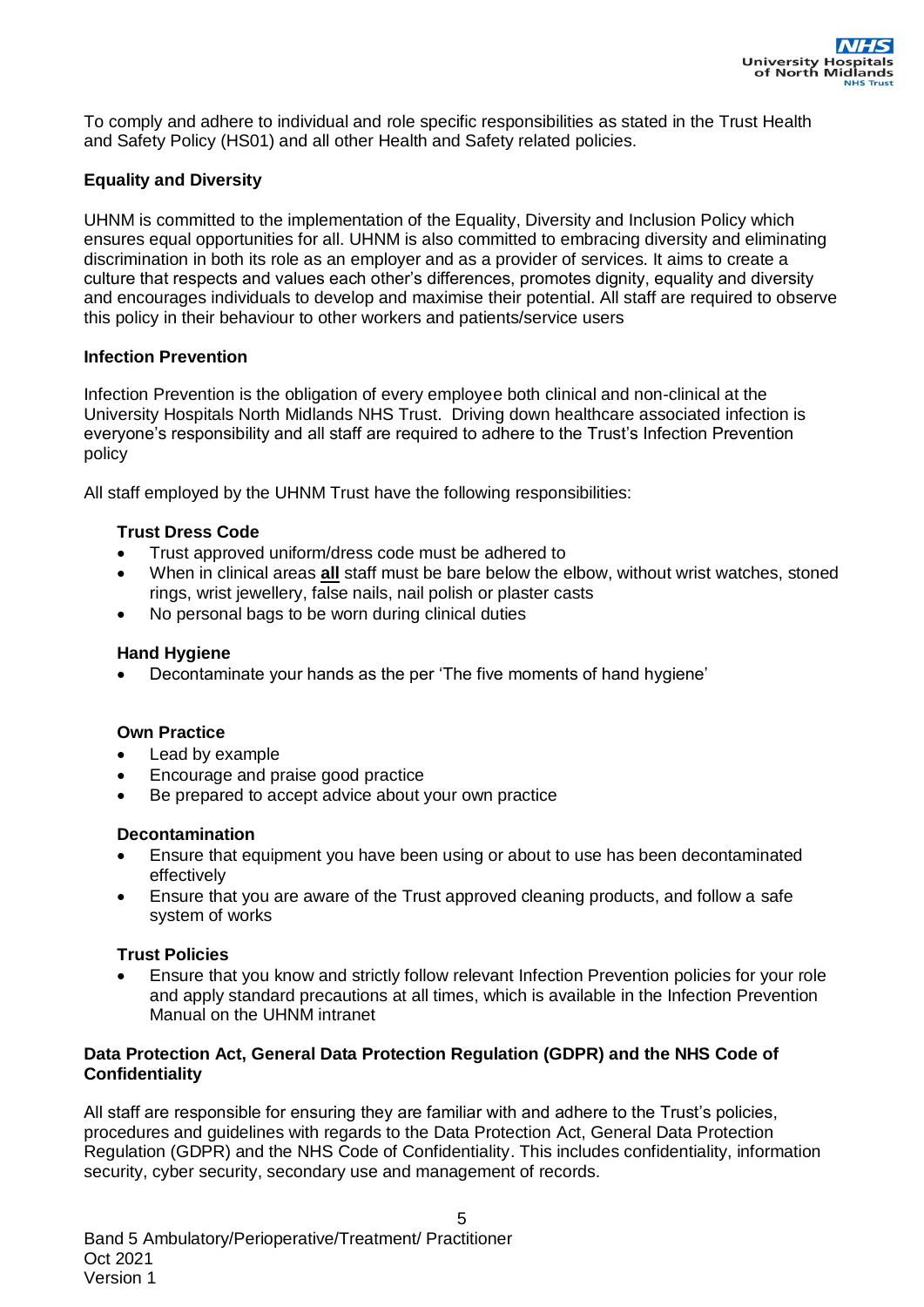Staff have a responsibility in protecting the "rights and freedom" of natural persons (i.e. live individuals) and to ensure that personal data is not processed without their knowledge, and, wherever possible, that it is processed with their consent. Processing includes holding, obtaining, recording, using and disclosing of information and applies to all forms of media, including paper and images. It applies to both patient and staff information

Hence staff must ensure confidentiality is maintained at all times, data is recorded accurately and you only access this information as part of your job role

## **Safeguarding Children, Young People and Adults with care and support needs**

All staff are responsible for ensuring that they are familiar with and adhere to the Trusts Safeguarding Children and Adults policies, procedures and guidelines. All health professionals who come into contact with children, parents, adults with care and support needs and carers in the course of their work have a responsibility to safeguard and promote their welfare as directed by the Children Acts 1989/2004 and the Care Act 2014. Health professionals also have a responsibility even when the health professional does not work directly with a child or adult with care and support needs but may be seeing their parent, carer or other significant adult.

All staff are required to attend safeguarding awareness training and undertake any additional training in relation to safeguarding relevant to their role

This job description is not intended to be an exhaustive list and may be subject to change from time to time. All documents referred to throughout this Job Description can be found on the Trust's intranet, or alternatively copies can be obtained from the Human Resources Directorate **Sustainability**



Sustainability and Corporate Social Responsibility are fundamental to the way the University Hospitals of North Midlands NHS Trust (UHNM) work. The Trust has developed a Sustainable Development Management Plan (SDMP): '*Our 2020 Vision: Our Sustainable Future'* with a vision to become the most sustainable NHS Trust by 2020. In order to achieve this, we need the support of all staff. As a member of staff, it is your responsibility to minimise the Trust's environmental impact and to ensure that Trust resources are used efficiently with minimum wastage throughout daily activities. This will include minimising waste production through printing and photocopying less, reducing water waste and when waste is produced, it is your responsibility to segregate all clinical waste correctly and recycle. Switch off lights and equipment when not in use, report all faults and heating / cooling concerns promptly to the Estates Helpdesk and where possible minimise business travel. Where the role includes the ordering and use of supplies or equipment the post holder will consider the environmental impact of purchases.

*SWITCH to a Sustainable UHNM* is a campaign that focuses on the sustainability of the Trust and how we can use resources more effectively to provide better patient care, improve our health and work place. SWITCH is looking to recruit as many Champions as possible to help to bring the campaign to colleagues in their departments / wards and bring SWITCH to life. If you are interested in becoming a SWITCH Champion please contact [switch@uhns.nhs.uk](mailto:switch@uhns.nhs.uk)

## **Disruptive Incident & Business Continuity**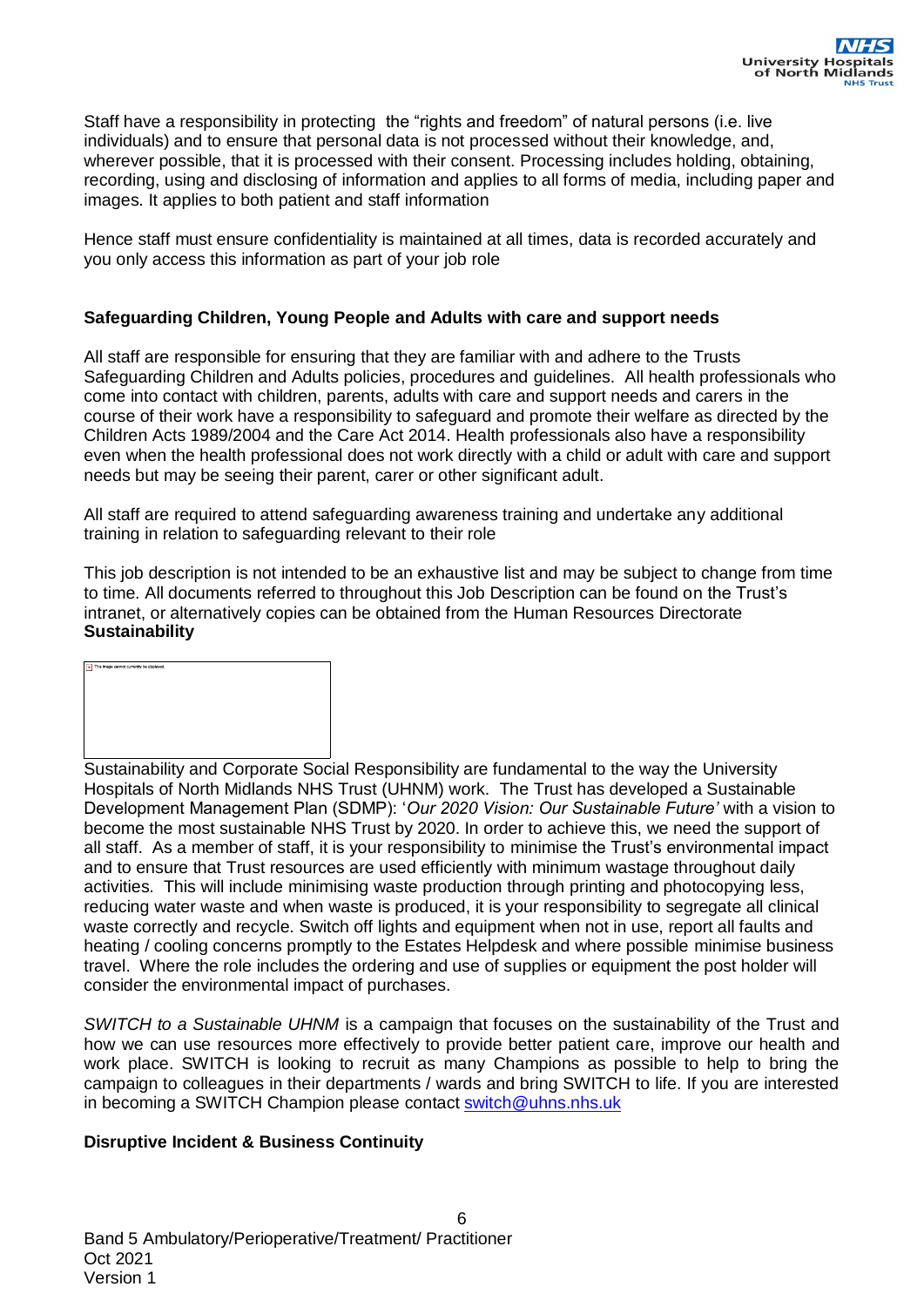

The Trust needs to be able to plan for, and respond to a wide range of incidents and emergencies that could affect health or patient care. These could be anything from severe weather to an infectious disease outbreak or a major transport accident.

All staff are required to have an awareness of the Trust's business continuity arrangements, as a minimum. All staff will be required to;

- To know how to identify a business continuity incident and the method for reporting;
- To have an awareness of local business continuity arrangements;
- To participate in awareness, training and exercises, as required;

In the event of a disruptive incident, all Trust employees will be required to attend work if they are fit and well and able to do so in line with a Trust risk assessment Those who are clinically qualified will be required to work flexibly across the Trust to meet the service need in clinical areas. This will include front line clinical staff who will be expected to cover alternative duties as and when required in order to ensure that all essential services are maintained.

| Signed Employee | Print | Date |
|-----------------|-------|------|
| Signed Manager  | Print | Date |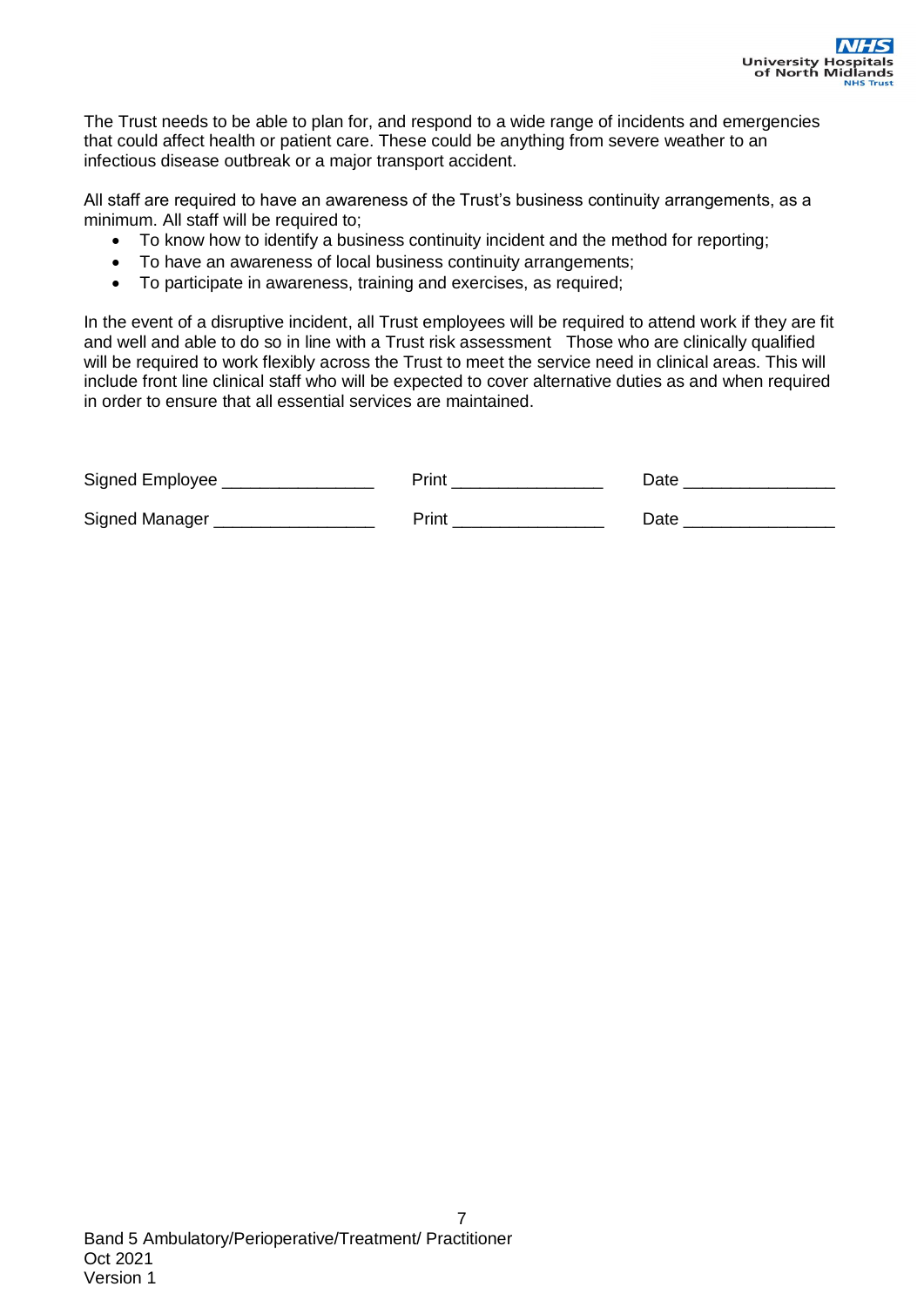

**Job Title**

# **Person Specification**

**NHS** 

University Hospitals<br>of North Midlands

| <b>Requirements</b>                       | <b>Essential</b>                                                                                                                                                                                                                   | <b>Method of</b>                                                                        | <b>Desirable</b>                                                                 | <b>Method of</b>                                                                        |
|-------------------------------------------|------------------------------------------------------------------------------------------------------------------------------------------------------------------------------------------------------------------------------------|-----------------------------------------------------------------------------------------|----------------------------------------------------------------------------------|-----------------------------------------------------------------------------------------|
|                                           |                                                                                                                                                                                                                                    | <b>Testing</b><br>Application form<br>Certificates<br>Test<br>Presentation<br>Interview |                                                                                  | <b>Testing</b><br>Application form<br>Certificates<br>Test<br>Presentation<br>Interview |
| <b>Education</b><br>and<br>qualifications | Registered Nurse - Parts 1 or 12 of the<br>Nursing & Midwifery Council's<br><b>Professional Register</b>                                                                                                                           | <b>Assessment Centre</b><br>Application                                                 | Diploma level of study                                                           | <b>Assessment Centre</b><br>Application                                                 |
| <b>Experience</b>                         | Newly qualified nurses<br>Nurses wishing to Return to Practice<br>Registered Practitioners currently working<br>in the Private Sector<br>Registered Practitioners who are<br>considering a career change                           | Application                                                                             | Has experience as a student or registered nurse<br>in an Acute hospital setting. | Application                                                                             |
| <b>Skills, Ability</b><br>& Knowledge     | Evidence of Degree or diploma level<br>study<br>Evidence of continuing study and<br>evidence based practice<br>Assess, plan, implement and evaluate<br>care to maintain a high standard<br>Supervision skills<br>Leadership skills | Application &<br>Interview                                                              | <b>Research Skills</b>                                                           | Application &<br>Interview                                                              |